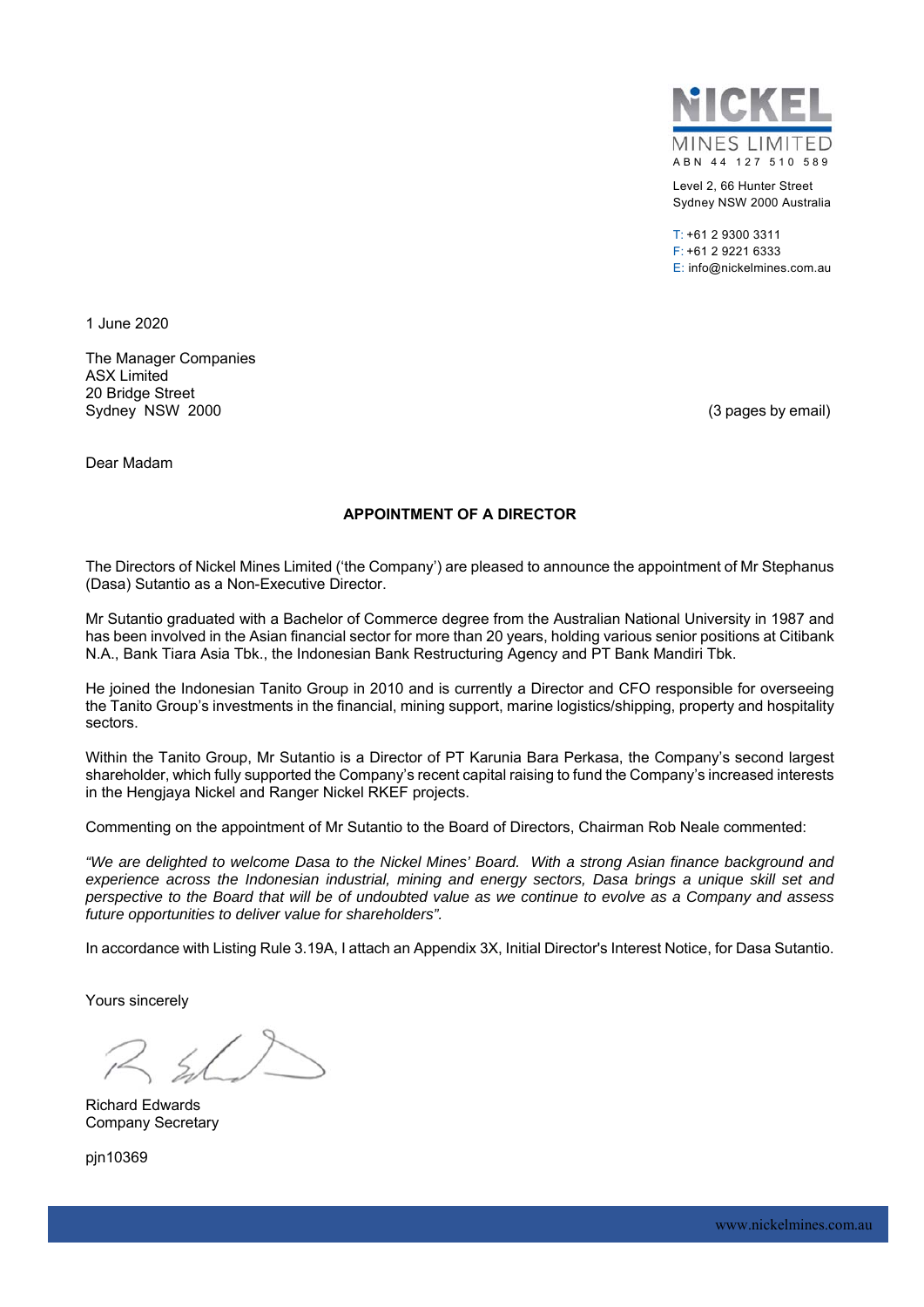*Rule 3.19A.1*

# **Appendix 3X**

## **Initial Director's Interest Notice**

Information or documents not available now must be given to ASX as soon as available. Information and documents given to ASX become ASX's property and may be made public.

Introduced 30/9/2001.

| Name of entity | <b>NICKEL MINES LIMITED</b> |
|----------------|-----------------------------|
| ABN:           | 44 127 510 589              |

We (the entity) give ASX the following information under listing rule 3.19A.1 and as agent for the director for the purposes of section 205G of the Corporations Act.

| <b>Name of Director</b> | Stephanus Eka Dasawarsa SUTANTIO |
|-------------------------|----------------------------------|
| Date of appointment     | 29 May 2020                      |

#### **Part 1 - Director's relevant interests in securities of which the director is the registered holder**

*In the case of a trust, this includes interests in the trust made available by the responsible entity of the trust*

Note: In the case of a company, interests which come within paragraph (i) of the definition of "notifiable interest of a director" should be disclosed in this part.

**Number & class of securities**  Nil

#### **Part 2 – Director's relevant interests in securities of which the director is not the registered holder**

*In the case of a trust, this includes interests in the trust made available by the responsible entity of the trust*

| Name of holder & nature of interest<br>Note: Provide details of the circumstances giving rise to<br>the relevant interest. | Number & class of Securities |
|----------------------------------------------------------------------------------------------------------------------------|------------------------------|
| N/A                                                                                                                        | Nil                          |
|                                                                                                                            |                              |
|                                                                                                                            |                              |

<sup>+</sup> See chapter 19 for defined terms.